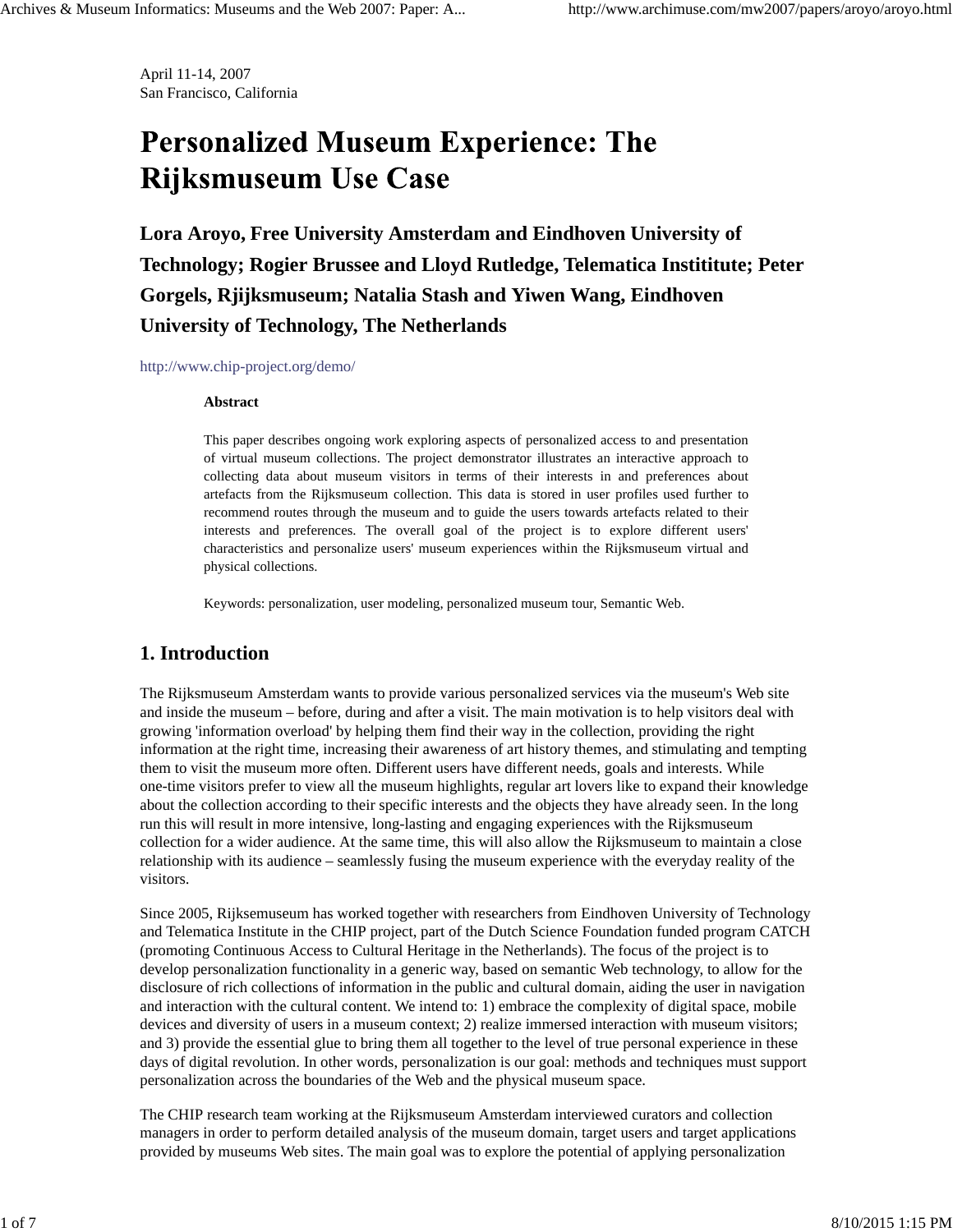technologies to provide personalized experience for museum visitors both on the Web site and in the museum. Several low-fidelity prototypes were developed using the ARIA Rijksmuseum digital collection to elicit ideas from domain experts about novel personalization functions that potential users would like to have on a museum Web site. We built upon the existing Web infrastructure and aim to create personalized services for visitors (e.g. building visitor profiles with their art interests and cultural related activities, and then designing personalized museum and virtual tours). The main drive for providing these personalized applications is the semantic enrichment of the Rijksmuseum collection and mapping to external widely used vocabularies such as Getty AAT, ULAN and TGN and IconClass thesaurus.

The main objective of the CHIP project is to demonstrate on the one hand how novel semantic Web technologies can be deployed to provide better indexing, search and recommendation support within the Rijksmuseum collection; and on the other hand, how interactive presentation and user modeling techniques can support personalized experience on the Rijksmuseum Web site as well as inside the museum. The architecture of the CHIP demonstrator is fully based on open Web standards, in particular XML, and RDF/OW.

The main hypotheses underlying this work are: 1) the complementary integration of the information– and interaction-rich Web environment with a personalized and guided experience inside the physical museum space can increase users' awareness of art-related topics, enhance their experience with the Rijksmuseum collection, and motivate regular visits to both the virtual and the physical museum spaces; and 2) interactive user modeling and mixed initiative presentation techniques can support more effective exploration of the museum collection, provide meaningful feedback to the users and create, when needed, contextual awareness of the museum artefacts.

In this paper we present details about the CHIP demonstrator (a museum artefacts recommender system and environment for building personalized museum tours: http://www.chip-project.org/demo/).

We suggest that you first take a look at the demonstrator before reading on. Create an account and login to the system in order to explore the interactions for creating user a profile and building a personalized museum tour. For help, please consult the on-line explanation section available on the demo page: it provides a sample walk-through of the system's functionalities. At the time of writing, the project is only one and a half years into its total four-year duration.

#### **2. CHIP User Profile Demonstrator**

The CHIP demo is realized in the form of an interactive dialogue quiz that helps users to find what interests them in the Rijksmuseum collection. It starts by presenting the users with Rijksmuseum collection artworks to rate. Based on these ratings, the system looks for other artworks and related topics from the collection that the users are likely to find interesting. For example, if a user rates portrait paintings highly and landscape paintings poorly, then the system will deduce that the user is more interested in the topic 'Portraiture'. The CHIP demonstrator then recommends it as a topic, along with other portrait paintings from the Rijksmuseum collection. The system also lets users rate their interest in topics. In this way, users can agree or disagree with the recommendations given by the demo.

Figure1 shows a snapshot of the interface of the demonstrator. The top-left shows an artwork that a user can rate (by clicking on the stars below the image). All explicit ratings (for topics and artworks) are stored in the user profile. Each rating given for an artwork or a topic generates an update in the user profile in terms of artists and topics liked or disliked, and a continuum of artworks with their explicit ratings. Thus, by presenting users with a set of artworks to rate and letting them express their opinions about recommended topics and artworks, the system gradually builds the user profiles.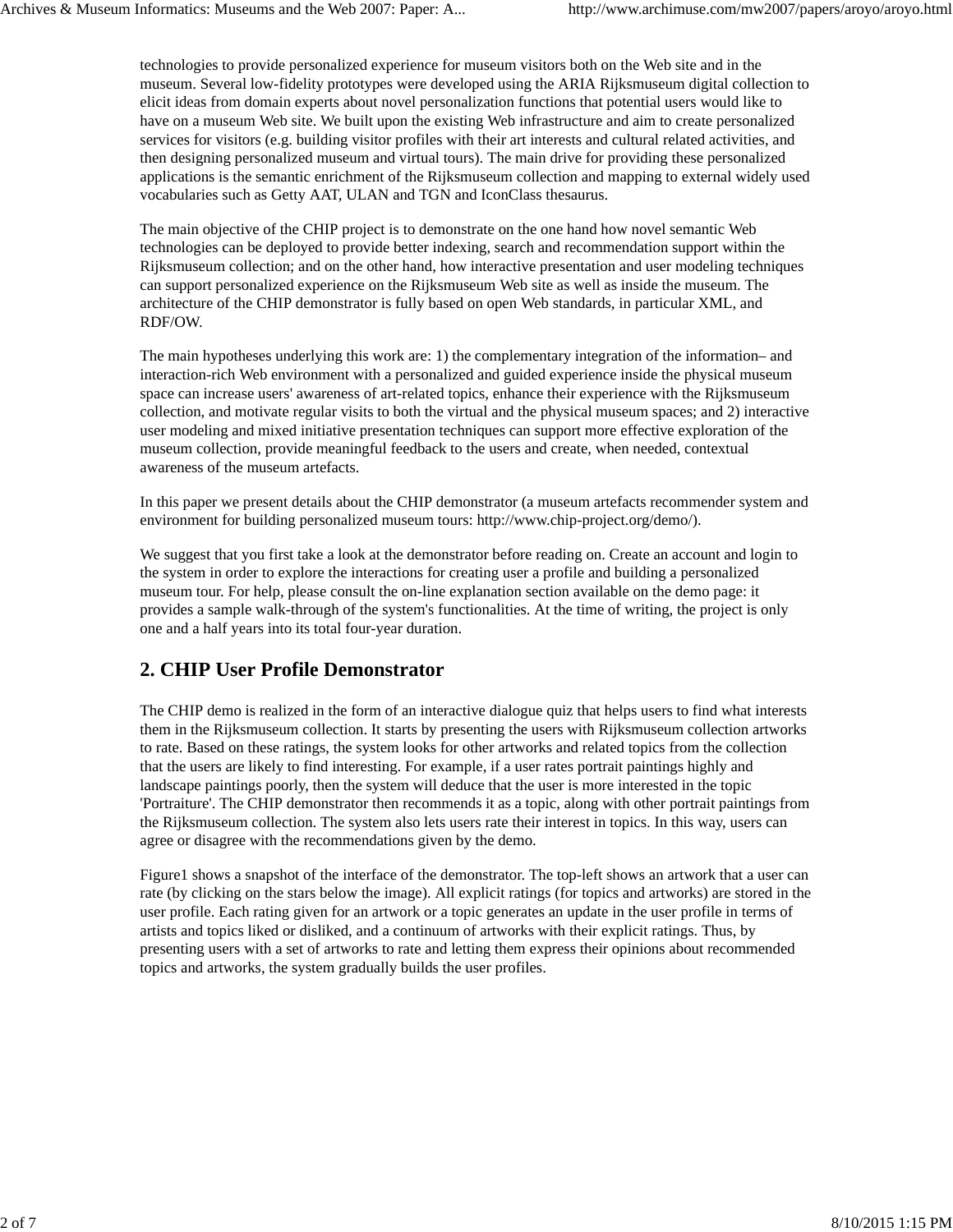

Fig 1: User Profiling and Recommendation Interface

The top-right shows the current state of this user profile. In this way, the user can inspect at any time the evolution of his user profile and can directly manipulate and correct the ratings in this system-generated profile. The primary components of the user profile are explicit ratings the user assigns to artworks and concepts in the network. The user checks one to five stars for a rating of respectively  $-1$ ,  $-0.5$ , 0, 0.5 or 1, where 1 is maximum interest, –1 is maximum disinterest, and 0 is neutral.

The system further uses the information from the profile to provide content-based recommendations (van Setten 2005) of artwork or topics if the user has not previously rated it and if it is statistically likely that the user will like it. The bottom-right section depicts a number of such recommended art works. Here "liking it" means the user would rate it as four or five stars, with a corresponding value between 0.5 and 1. The system calculates this likelihood from the explicit ratings, where given, of artworks and concepts that the semantic network directly links to a given node. Use of common vocabularies provides the semantic network we process for recommendations. We use the links in this network as properties of node in applying content-based recommendation (Balabanovic et al. 1997) techniques. Clicking the "why" link for each artwork gives the user an explanation of why the system thinks the user might be interested in it (Figure 2).



Fig 2: Art work recommendation explanation page

This explanation is given in terms of features of the art works, such as painter, style, and topic depicted. It also contains clarification of the confidence level of the recommendation.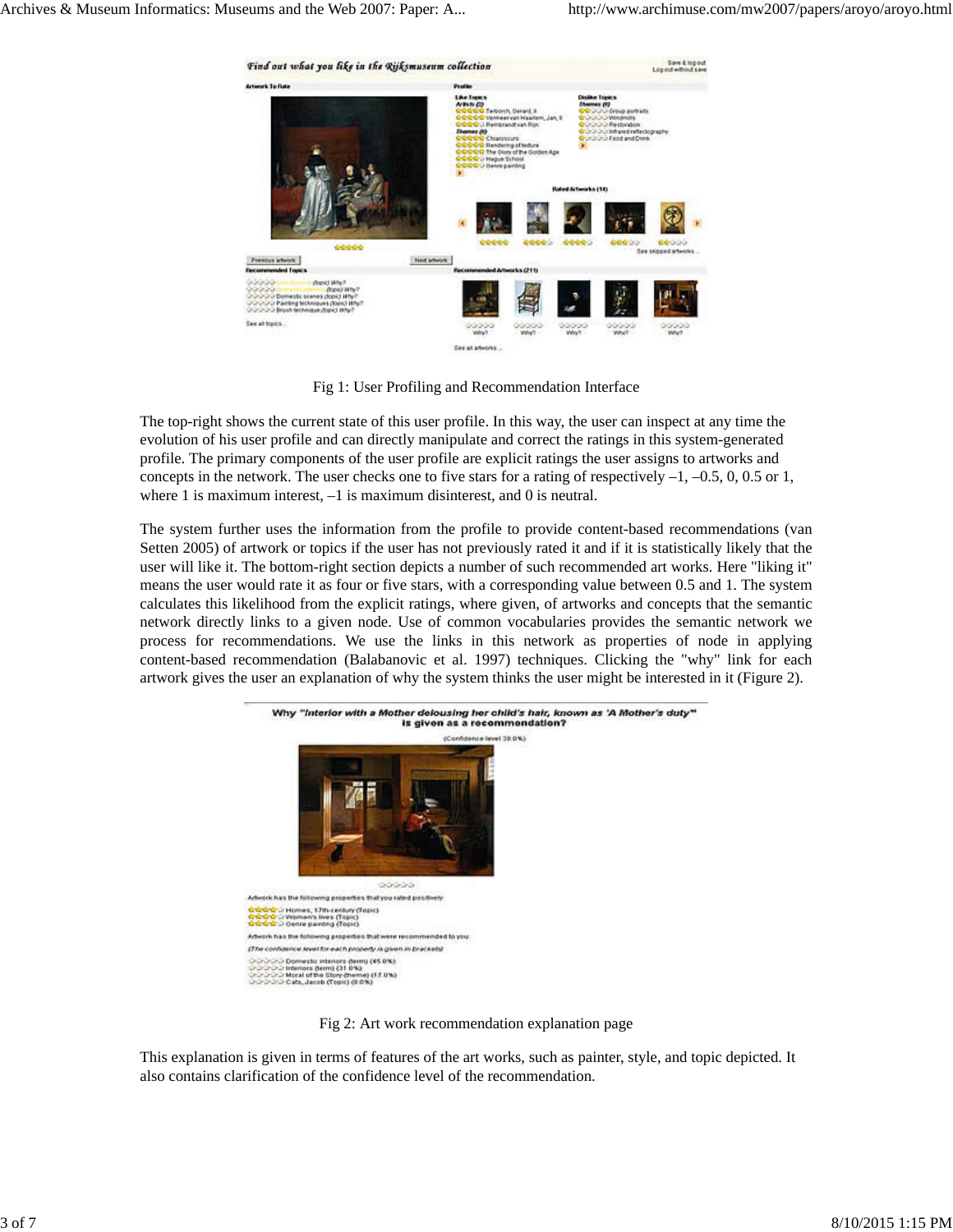an at her Todet Steen Jan



Fig 3: Topic recommendation explanation page

At the bottom left the user can see the hypotheses of the system with respect to art-work features the user might be interested in. The users can inspect and change these at will. Clicking the **why** link for a topic presents an explanation as to why this topic is considered interesting for the user (Figure 3). The explanation is based on set of already rated artworks containing this topic.



Fig 4: Art work description page (detailed rating)

By clicking on any given artwork the users can see a detailed description of its features (Figure 4). In the description screen, the users can indicate for each feature what their likes and dislikes are. In this way, they can give refined input to the recommender mechanism for each artwork.

Finally, the intention is that user profiles built through this interactive dialogue (Figure 1) can be used later as input for the generation of personalized tours through the Rijksmuseum.

## 3. Technical Architecture

The goal of the CHIP project is to design and develop a set of personalization components which can be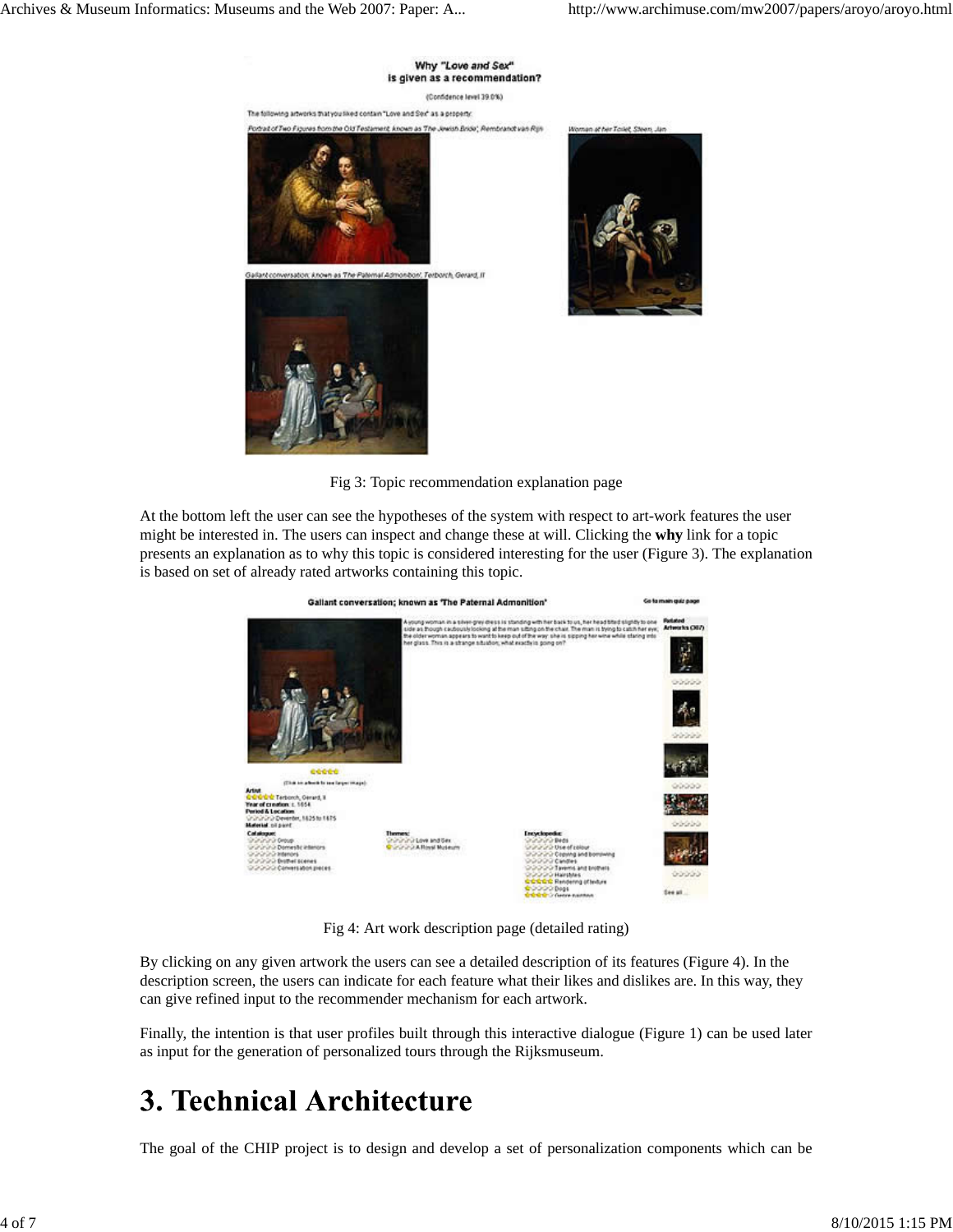integrated within the existing Rijksmuseum Web site architecture (Figure 5) in order to support personalized services on the museum Web site (e.g. personalized museum tours, personalized search and browsing of the collection).



Fig 5: Personalization components for the Rijksmuseum Web site

The CHIP demonstrator (Figure 6) is based on client-server architecture with Java Servlets running on the server. The server stores the domain model and user models represented in RDF. Sesame and SeRQL are used for RDF data processing. Java servlets generate an interactive dialogue quiz, maintain the various steps of this dialogue with the user, and give recommendations.



Fig 6: Overall recommendation architecture

### **4. Vocabularies and Collection Data**

Each artwork that a user can rate is associated with metadata that describe features of the artwork, such as its creator and its style. These values are not simple text strings, but are instead links to entries in common vocabularies. Currently, we use four vocabularies: the three Getty vocabularies – the Art & Architecture Thesaurus (AAT), the Union List of Artist Names (ULAN), and the Thesaurus of Geographic Names (TGN) – and the Iconclass thesaurus, typically used for describing scenes depicted in an image.

Figure 7 shows an example of how RDF encodes our data model. In addition, we use a controlled vocabulary specific to the Rijksmuseum.

The fact that the metadata come from these thesauri provides us with a rich semantic structure which we can exploit in making recommendations. For example, if the user selects paintings from Pisarro, Cezanne and Monet, the system can hypothesize that the user might be interested in Impressionist painters in general.

We use an RDF representation of these thesauri provided by the MultimediaN E-Culture project (van Assem et al. 2004) (in the case of the Getty vocabularies) and the CATCH-STITCH project (van Gendt, et al 2006) (in the case of IconClass). The Getty thesauri were converted from their original XML format into an RDF/OWL representation using the conversion methods principles as formulated by van Assem *et al.*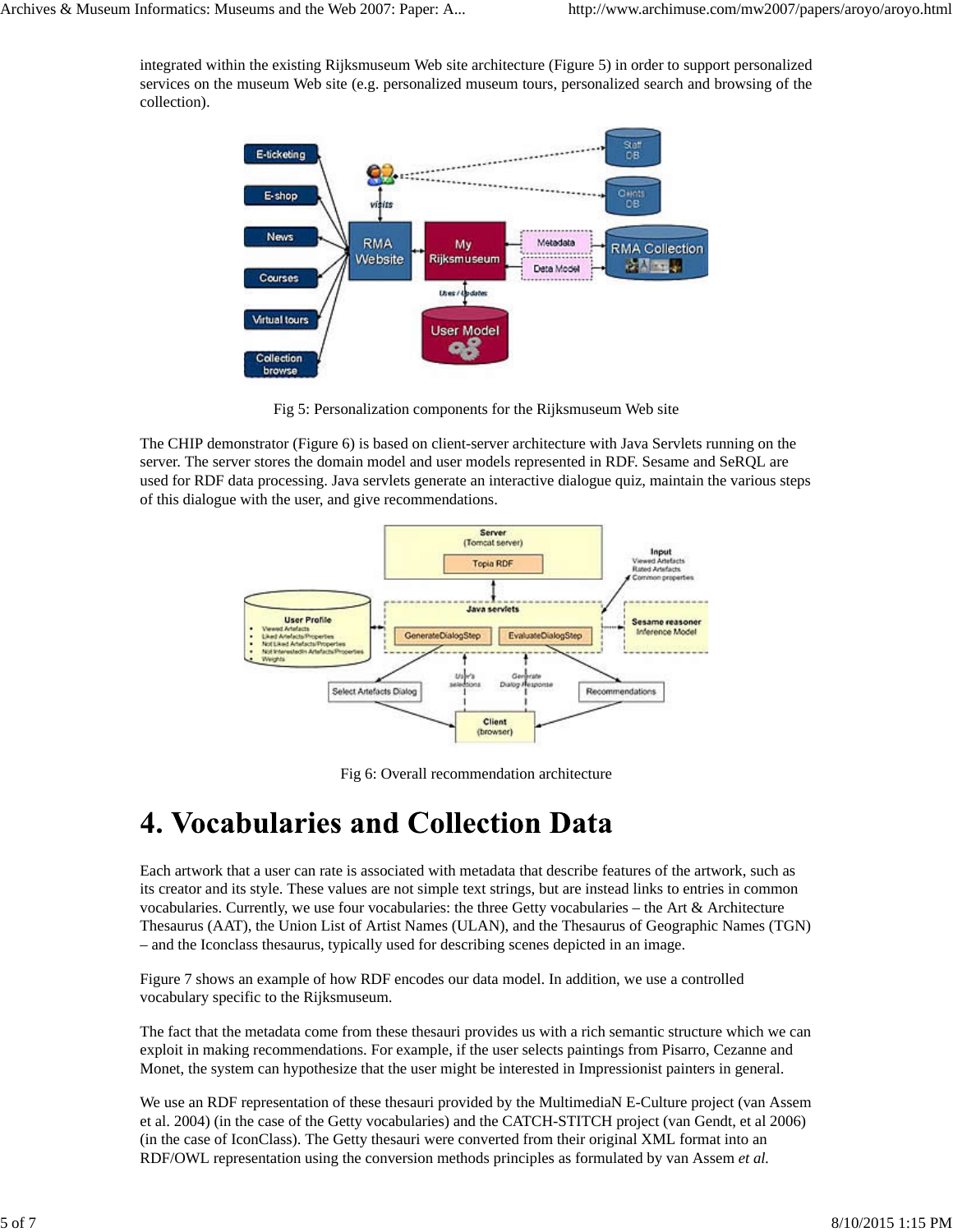(2004). The RDF/OWL version of the data models is available on-line (see http://e-culture.multimedian.nl /resources/). The Getty thesauri are licensed: the project has acquired licenses for them. RDF is the W3C recommendation for Web-based metadata representation and ensures interoperability.

| rijks:artefactSK-C-5 |                              |          |
|----------------------|------------------------------|----------|
| rdf:type             | vra: Work                    |          |
| vra:title            | "The Night Watch "           |          |
| vra:date             | "1642"                       |          |
| vra: creator         | ulan: 500011051 $\leq$       | embrandy |
| vra:subject          | iconclass: $45F31 \leq$      |          |
| vra: culture         | tgn:7006952 ←                |          |
|                      | vra: material aat: 300015050 |          |
|                      |                              |          |

Fig 7: RDF example for an artwork

Figure 7 shows some sample RDF code for an artwork. We assign each Rijksmuseum artwork values for particular properties, such as its creator (artist), its subject (what it depicts or conveys), the material it is made of, the place it comes from, and other terms for concepts that apply to it. In addition, we assign artists to the styles they use. The set of artwork properties we use comes from the VRA 3.0 Core Categories (Visual Research Association, 2000), which constitutes a specialization of Dublin Core for visual resources. The RDF representation of VRA was provided by courtesy of the MultimediaN E-Culture project (http://eculture.multimedian.nl/resources/)

The ARIA collection (http://rijksmuseum.nl/aria/) of the Rijksmuseum in Amsterdam contains images of some 750 masterpieces. We used various strategies for enriching the original metadata with semantic categories in order to ensure effective and meaningful recommendations of artworks and topics to the user.

### **5. Conclusions and Future Work**

We have developed several functional prototypes of the interactive user profiling and recommendation system. Besides the various domain analyses of the Rijksmuseum, the collection and the Web site, we have also performed user studies with real visitors to the Rijksmuseum. The results confirmed our hypothesis with respect to the learning gains of novices and expert users. Equally important were the findings we obtained from the usability questionnaire which give clear indications about what factors influence the acceptance of the recommender system and what aspects may confuse the user.

Future work involves implementation on a mobile device and exploring aspects of way-finding and navigation in the museum. A longer-term goal is to use the semantic infrastructure we have developed as well as the experience gained during the studies and prototype development within the CHIP project in order to realize a sustainable and maintainable 'Virtual Rijksmuseum'. This platform should provide personalized museum tours in virtual reality and in real time in the museum; personalized services for news, groups and postcards; social tools, such as chat room and sharing of pictures; and authoring tools to allow active engagement of users with artworks in the collection. These services will target not only the museum Web site as a platform, but also mobile phones, PDAs in the museum and virtual reality applications.

#### **Acknowledgements**

The CHIP project is one ten projects launched with the NWO research program CATCH: Continuous Access to Cultural Heritage. This work is a collaboration between the Technical University Eindhoven, the Telematica Institute and the Rijksmuseum Amsterdam as part of the CHIP project, funded by the CATCH program of the Dutch Science Foundation NWO. We thank the STITCH and E-Culture projects for providing vocabulary data. The Rijksmuseum Amsterdam gave permission for use of its images.

# **References**

van Assem, M., M. Menken, G. Schreiber, J. Wielemaker, and B. Wielinga (2004). A method for converting thesauri to RDF/OWL. In McLlraith, S.A., D. Plexousakis, and F. van Harmelen (Eds). Proc. Of the Third International Semantic Web Conference ISWC 2004. Hiroshima, Japan. Volume 3298 of LNCS.